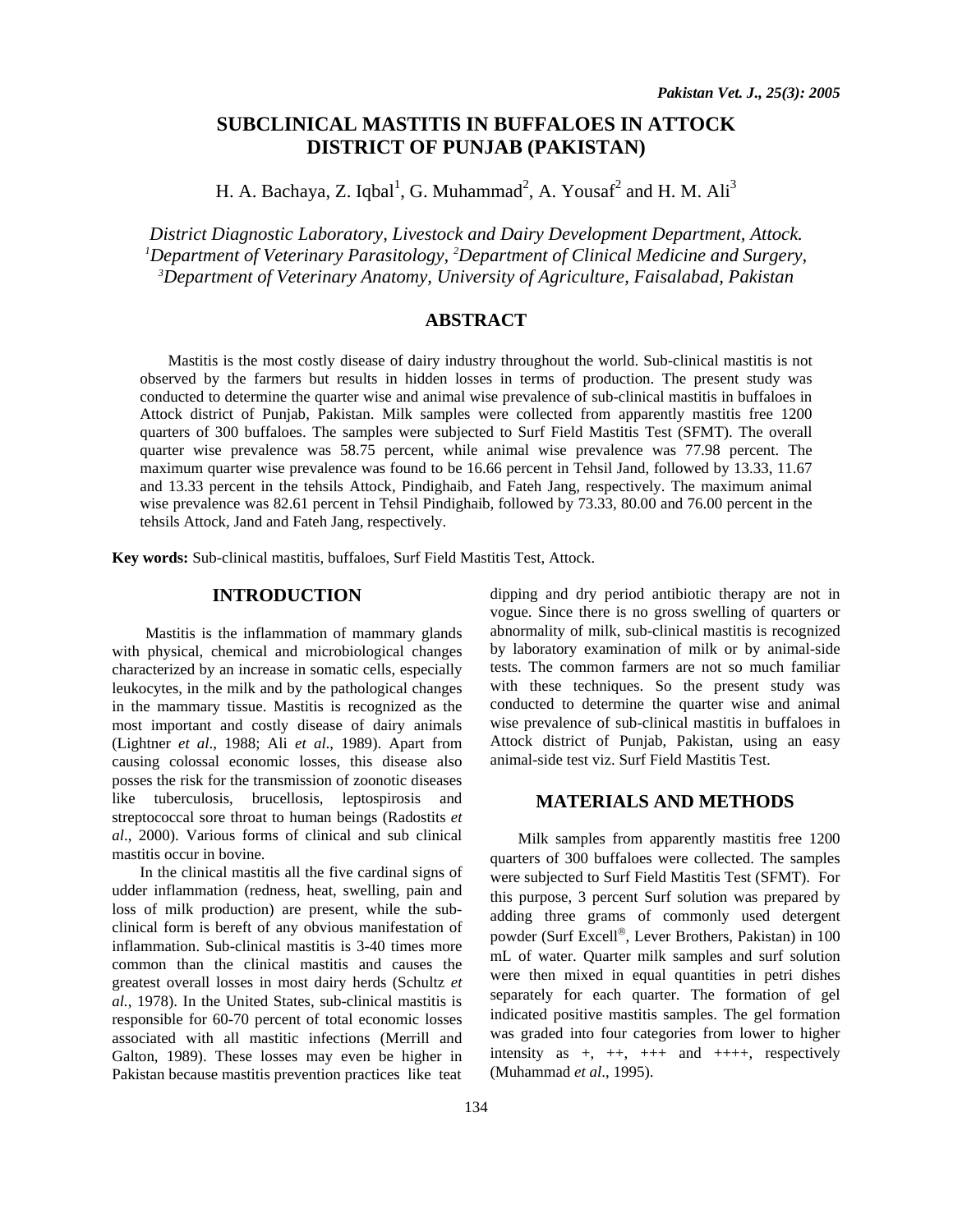## **RESULTS AND DISCUSSION**

Quarter wise and animal wise prevalence of subclinical mastitis in buffaloes in Attock District of Punjab has been shown in Tables 1 and 2, respectively. The quarter wise prevalence was found to be 58.75 percent, while animal wise prevalence was 77.98 percent. A previous study has shown quarter wise and animal wise prevalence of mastitis as 64 and 30.5

differences in management practices, methods of detection, breeds of the animals, immune response of animals and climatic conditions.

Attock district of Punjab is included in Barani area where fodder deficiency is a major problem. Extreme weather favours the problem and creates stress to the body, hence immunity decreases, leading to increased sub-clinical incidence associated with contagious and environmental mastitogens. Owing to these reasons, sub-clinical mastitis prevalence was high in this area as

 **Table 1: Quarter wise prevalence of sub-clinical mastitis in buffaloes in 4 tehsils of District Attock** 

| Area       | Total<br>quarters<br>tested | <b>Affected</b><br>quarters |       | One positive<br>quarter |       | Two positive quarters |       |
|------------|-----------------------------|-----------------------------|-------|-------------------------|-------|-----------------------|-------|
|            |                             | No.                         | %age  | No.                     | %age  | No.                   | %age  |
| Attock     | 300                         | 155                         | 51.66 | 115                     | 38.33 | 40                    | 13.33 |
| Jand       | 300                         | 200                         | 66.66 | 150                     | 50    | 50                    | 16.66 |
| Pindighaib | 300                         | 180                         | 60    | 145                     | 48.33 | 35                    | 11.67 |
| Fateh Jang | 300                         | 170                         | 56.66 | 130                     | 43.33 | 40                    | 13.33 |

Average affected quarters = 58.75 %

percent, respectively in buffaloes (Fazal-ur-Rehman, 1995). Herd-mate animals had shown higher prevalence of sub-clinical mastitis in buffaloes i.e.75 percent versus 44.44 percent in individually managed animals. Said and Abd-el-Malik (1968) reported a prevalence of 38.07 percent in buffaloes on the basis of Whiteside test and California Mastitis Test (CMT). Hashmi and Muneer (1981) used cultural examination and reported a figure of 44.9 percent for buffaloes. Rehman *et al.* (1983) reported, on the basis of direct, indirect and cultural examination, a prevalence of 59.2 and 36.8 percent of sub-clinical mastitis in cows and buffaloes, respectively. Hussain *et al.* (1984) documented a prevalence of 33 percent in cows and 8 percent in buffaloes on the basis of results of Whiteside test. Shah (1987) used Ciba-Geigy Mastitis test and found that 34.48 percent buffaloes suffered from sub-clinical mastitis. Anwar and Chaudhry (1983) reported a prevalence of 47.5 percent in buffaloes after using Strip Cup test, pH test and Whiteside test. The difference in prevalence of sub-clinical mastitis observed in the present and the previous studies may be due to

**Table 2: Animal wise prevalence of subclinical mastitis in buffaloes in 4 tehsils of District Attock** 

| Area       | Animals<br>tested | <b>Affected</b><br>animals | <b>Affected</b><br>%age |
|------------|-------------------|----------------------------|-------------------------|
| Attock     | 75                | 55                         | 73.33                   |
| Jand       | 75                | 60                         | 80.00                   |
| Pindighaib | 75                | 62                         | 82.61                   |
| Fateh Jang | 75                | 57                         | 76.00                   |

Average affected animals = 77.98 %

compared to previous studies conducted in other areas of the country.

The milk samples from udder quarters affected with sub-clinical mastitis showed floccules or gel formation when subjected to SFMT. In a previous study, quarter-wise milk samples were examined by Surf Field Mastitis Test to determine the prevalence of mastitis (Muhammad *et al.*, 1995). Fresh milk was collected from buffaloes considered apparently normal. Present study focused on determining the percentage of subclinically affected animals. Gel formation was divided into four categories i.e.  $+ =$  moderate,  $+ + =$ severe,  $+++$  = more severe,  $+++$  = very severe. Only first two conditions were present, while other two were absent (Table 1).

In the sub-clinical mastitis, the most important factor affecting somatic cell count in milk is mammary gland infection (Eberhart *et al*., 1979; Reneau, 1986). Inflammation of mammary glands increases the number of somatic cells in milk. When milk from sub-clinically mastitic quarters is mixed with anionic detergent solutions such as CMT or SFMT reagent, a chemical reaction causes the gel formation (Schalm *et al*., 1971). Ideally milk from all four quarters should be tested separately. Mastitic milk is unwholesome for human consumption due to the presence of bacteria and their toxins, as well as high number of white blood cells.

Non-infected animals should be milked ahead of infected ones. Using a simple test like SFMT, farmers should test the dairy animal before purchasing, if positive, avoid buying such animal.